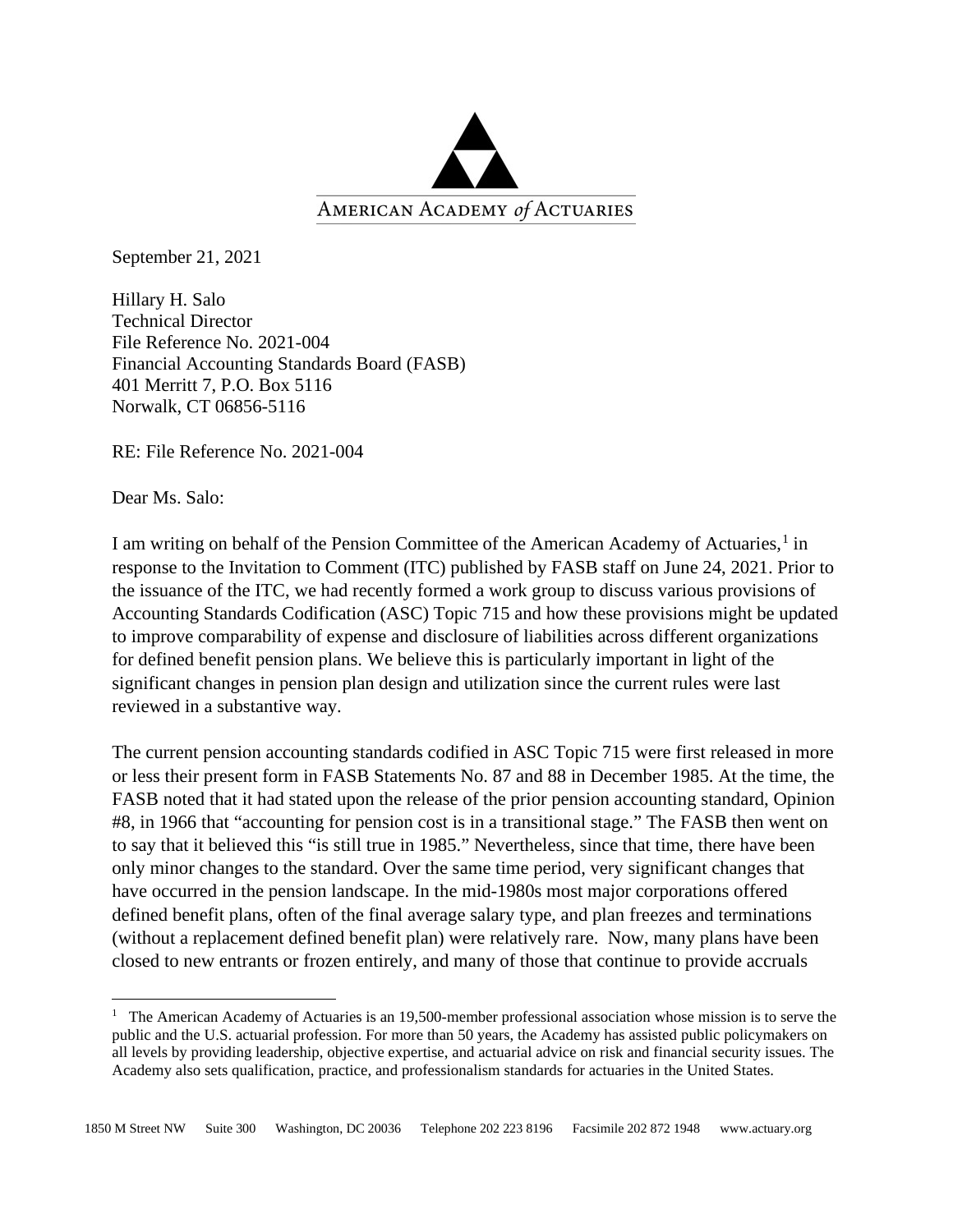have "hybrid" benefit formulas (e.g., cash balance or variable annuity plans) that were not contemplated when the accounting standards were developed. The application of the current standard to these designs limits the ability of financial statement users to make meaningful comparisons. Further, the pension accounting standard itself may be contributing to a phenomenon of discouraging companies from sponsoring pension plans for their employees because it rewards sponsors who freeze plans with reductions in liabilities and expense that are disproportionate to the actual amount saved.

The major items that we deem as potentially in need of improvement include:

- **Measurement of Liability—When the current pension accounting standard was adopted,** a requirement to use of the Projected Benefit Obligation (PBO) actuarial method to allocate costs to time periods appeared to make sense, thereby incorporating assumed future salary increases to measure a plan's liabilities. The PBO measure is intended to incorporate these future salary increases with respect to benefit service provided in the past to allocate the ultimate expected benefit to each year of service with the expectation that final pay pension formulas would continue to be offered indefinitely, and that employers would find it difficult to modify these promises without risking a significant backlash from employees. Thus, it made sense to recognize these promises evenly over the course of the employees' careers, rather than delaying recognition until the benefits were actually credited by the benefit formula. In practice, it has not turned out this way. Many, if not most, plans have been frozen or converted to hybrid formulas and sponsors have been easily able to modify pension formulas without significant negative employee reaction. Nevertheless, a significant portion of the PBO for an ongoing pension plan comprises benefits that have not yet been earned, and that can be easily modified or eliminated by the plan sponsor, providing a strong incentive for sponsors to freeze pension plans to unlock this illusory "savings." Further, the PBO appears inconsistent with current practices that call for measurement of the most accurate actual liability at any point in time, without projections of future changes in various factors.
- **Inconsistency of Measure for Different Types of Plans—**Until recent years, the PBO measure was generally applied to all types of defined benefit plans, regardless of formula type. This included not only plans that provided benefits based on a final average salary period of some length, but career average plans that provided benefits based on a year-toyear accumulation of benefit credits. This, however, is no longer being applied consistently to cash balance plans, which conceptually are no different than a career average type plan in that both determine benefits by accumulating accruals earned throughout a career, rather than by reference to final average earnings. In many cases, an Accumulated Benefit Obligation (ABO) measure is being used for cash balance and other hybrid plans. This would appear to provide more favorable treatment for one type of plan than another without a logical basis for doing so. If one type of plan is entitled to use an ABO-type measure, we believe that all plans should be treated the same way.